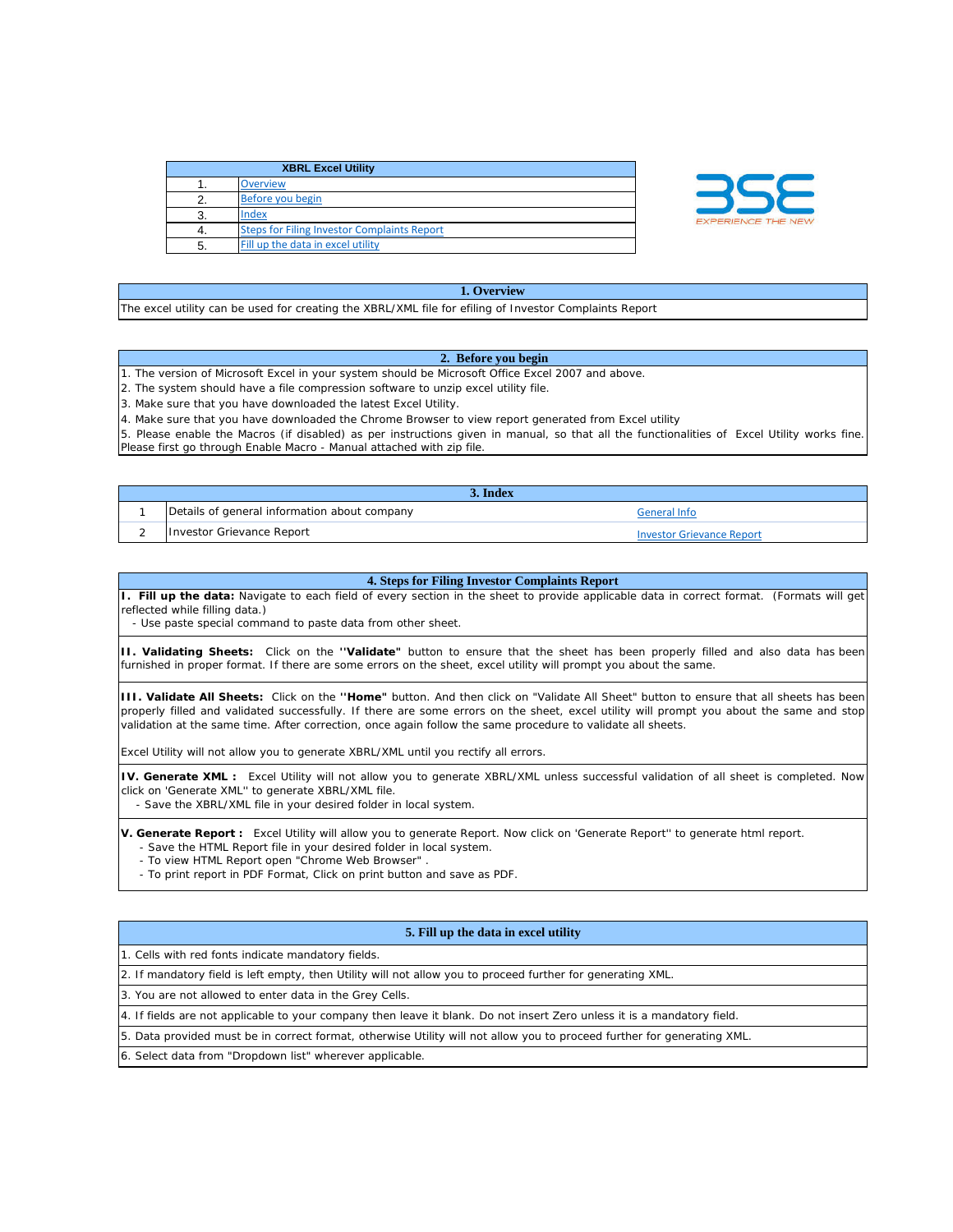| Home | Validate |
|------|----------|
|------|----------|

| <b>General information about company</b> |                    |    |      |  |  |
|------------------------------------------|--------------------|----|------|--|--|
| <b>Class Of Security</b>                 | Equity             |    |      |  |  |
| NSE Symbol                               | <b>DBREALTY</b>    |    |      |  |  |
| Name of the listed entity                | D B Realty Limited |    |      |  |  |
| <b>BSE Scrip Code</b>                    | 533160             |    |      |  |  |
| <b>MSEI Symbol</b>                       | <b>NOTLISTED</b>   |    |      |  |  |
| Is SCORE ID Available ?                  | <b>Yes</b>         |    |      |  |  |
| <b>SCORE Registration ID</b>             | d00002             |    |      |  |  |
| Reason For No SCORE ID                   |                    |    |      |  |  |
| <b>Quarter Ending</b>                    | 31                 | 03 | 2022 |  |  |
| Remarks (In case of any exception)       |                    |    |      |  |  |